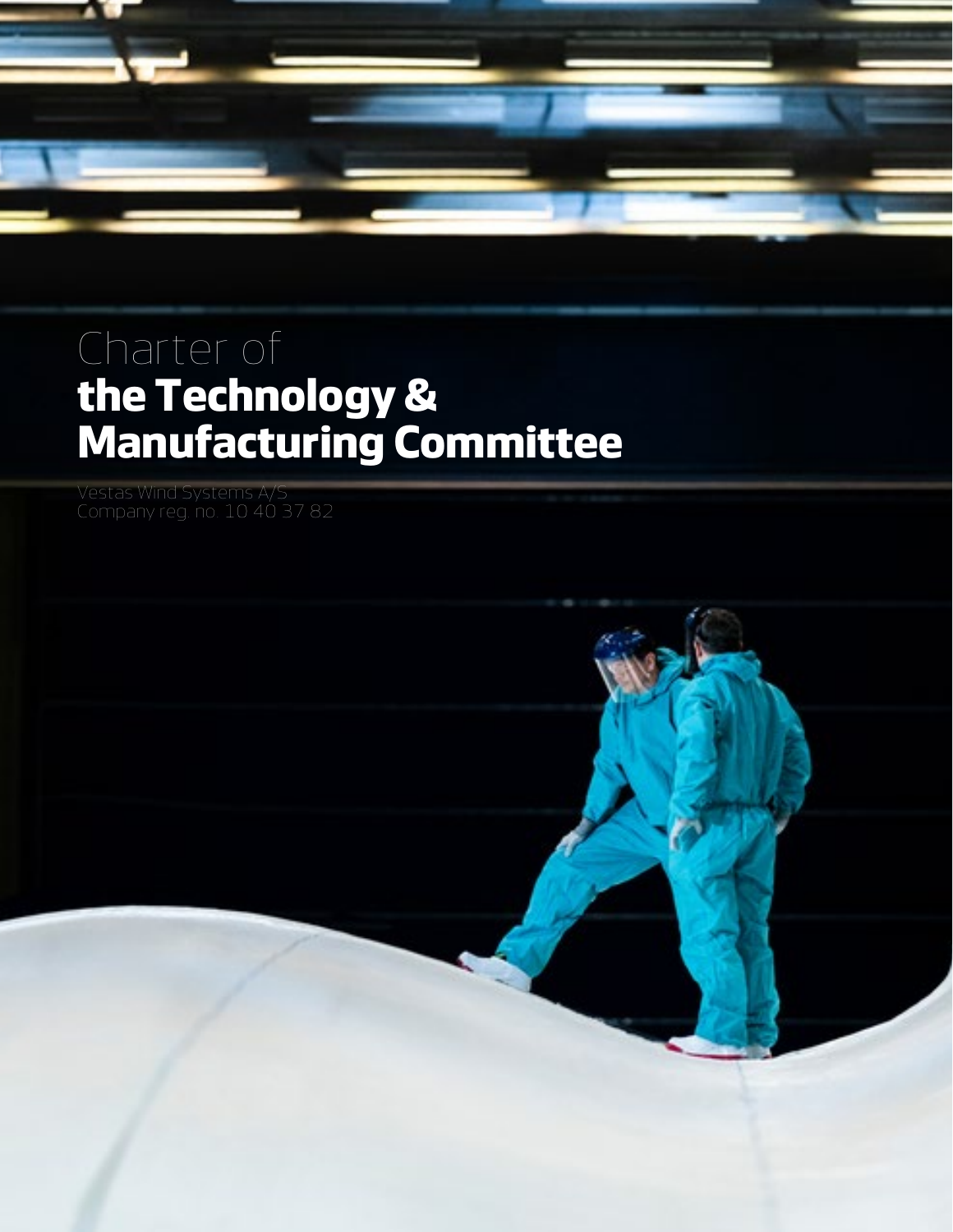# **Contents**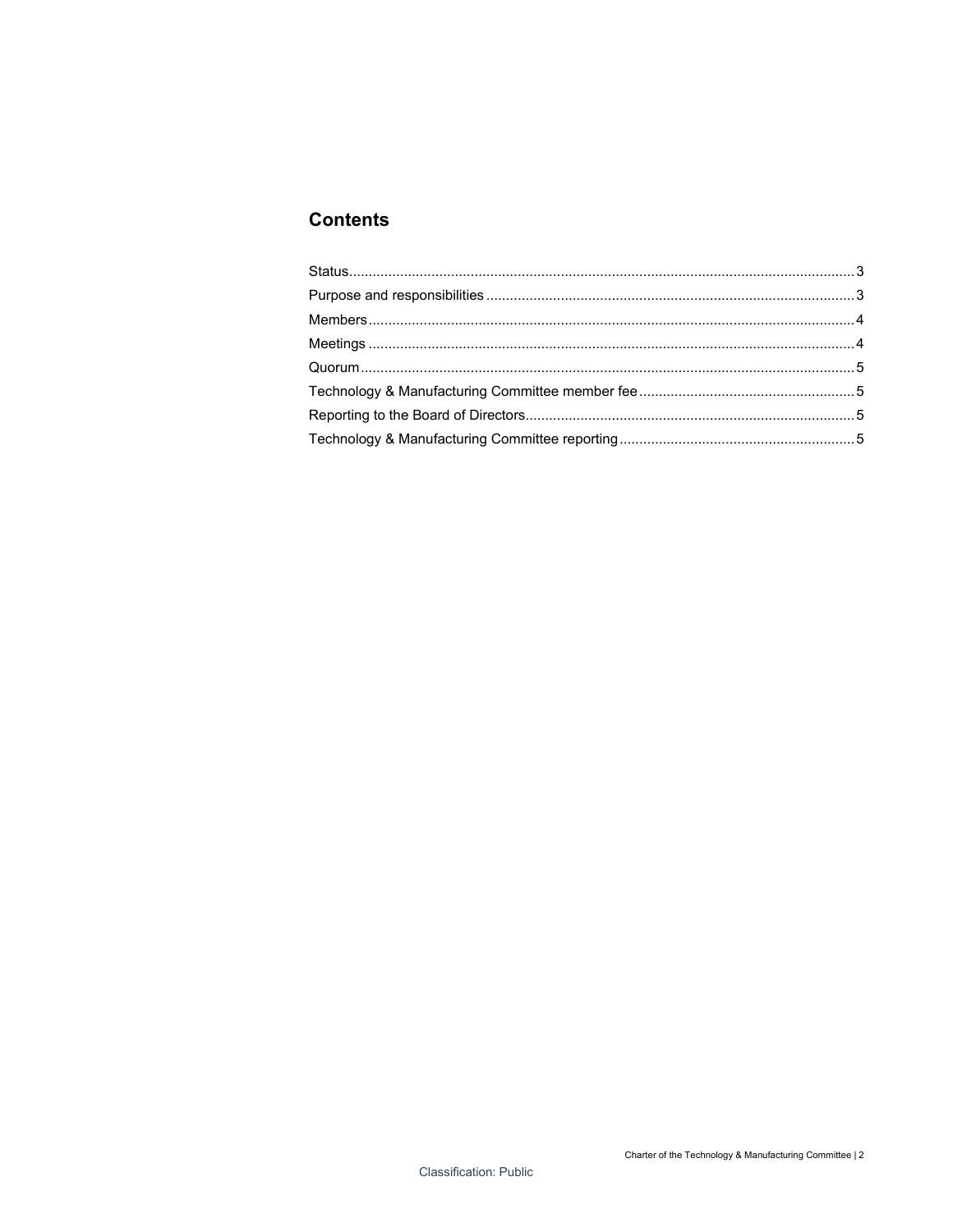## <span id="page-2-0"></span>**Status**

This charter lays down the obligations and authority of the Technology & Manufacturing Committee of Vestas Wind Systems A/S (the Committee).

The Committee is a committee of the Board of Directors established in accordance with the rules of procedure of the Board of Directors of Vestas Wind Systems A/S (the Company).

## <span id="page-2-1"></span>**Purpose and responsibilities**

The primary function of the Committee is to assist the Board of Directors by reviewing information within the areas mentioned below under "Technology and Manufacturing Committee Areas" and based on this review to present recommendations to the Board of Directors. All decisions will be made by the Board of Directors except as expressly stated in this charter.

The Committee shall have available appropriate funding as determined necessary by the Committee for the fulfilment of its tasks and duties.

The Committee shall, once a year:

- Conduct a performance evaluation of the Committee and report such evaluation to the Board of Directors.
- Evaluate the adequacy of this charter and recommend any proposed changes to the Board of Directors.

#### Technology & Manufacturing Committee areas:

- a) Monitor and evaluate the product market strategy covering:
	- voice of the customer
	- wind market
	- competitive landscape
	- product development
	- technology roadmap.
- b) Monitor and evaluate the IP strategy and patent portfolio.
- c) Monitor and evaluate status on product development and research projects including technology M&A.
- d) Monitor and evaluate Vestas' global network e.g. universities, research institutions and collaboration partners.
- e) Monitor and evaluate new ideas and inventions including timeline, cost and earnings related hereto.
- f) Monitor and evaluate demand and supply in relation to development of strategic components.
- g) Monitor and evaluate the manufacturing footprint short and long-term.
- h) Monitor and evaluate CAPEX in supply chain, M&A and spare parts.
- i) Monitor and evaluate production.
- j) Monitor and evaluate service products to be offered to the customers as part of the daily service business within the Vestas Group.
- k) Monitor and evaluate Group warranty and CIM execution.
- l) Monitor and evaluate design and supply chain quality.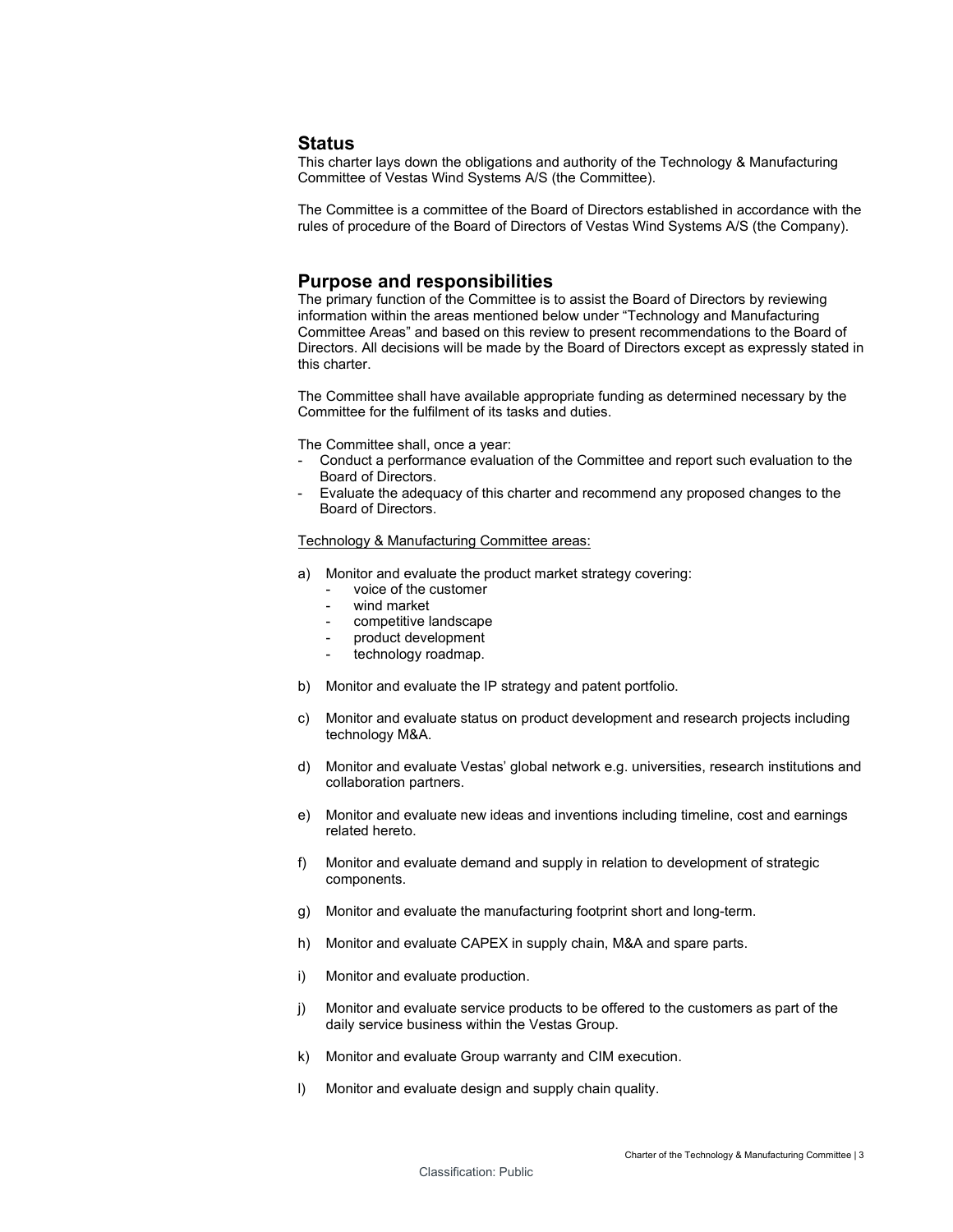- m) Monitor and evaluate sustainability.
- n) Give support to the Vestas Governance Forums when required.

## <span id="page-3-0"></span>**Members**

The Committee shall consist of at least three members, who are elected for a oneyear term by and among the members of the Board of Directors. Election usually takes place at the board meeting following the Annual General Meeting. However, any member of the Committee can be removed by the Board of Directors at any time.

One of the members of the Committee shall be designated by the Board of Directors as chairman of the Committee.

## <span id="page-3-1"></span>**Meetings**

The Committee shall meet as often as it determines appropriate. Further, the Committee shall meet upon request of a member of the Committee or the CEO.

Meetings shall be convened at not less than eight days' written notice to all members of the Committee, and such notice shall include an agenda for the meeting in question. Any written material relating to the individual agenda items shall, to the extent possible, be forwarded to the members together with the notice convening the meeting.

Under special circumstances, a committee resolution may be passed over the phone or in writing. In such cases, the proposed resolution shall be forwarded to the members; and the Chairman shall subsequently seek to obtain a written, oral or electronically transferred statement from all members of the Committee and arrange for the recording of the resolution in the minute book.

#### Agenda for the Committee meetings:

- 1. The agenda for an ordinary meeting contains as a minimum the following items:
- 2. Approval of the minutes of the last meeting.
- 3. Any issues that the chairman or a member of the Committee may request to be discussed at a meeting.
- 4. Any other business.

Moreover, the items below will be discussed in connection with:

#### The Q1 meeting:

- Manufacturing and sourcing deep dive incl. footprint and targets for cost out, efficiency, time and material
- Quality and CIM (targets, warranty budget)
- Product and technology execution update/deviations from project plan and P&L to budget
- Service execution update/deviations from project plan and P&L to budget

#### The Q2 meeting:

- Product and technology strategies
- Vestas Ventures strategy and status
- Quality and CIM update/deviations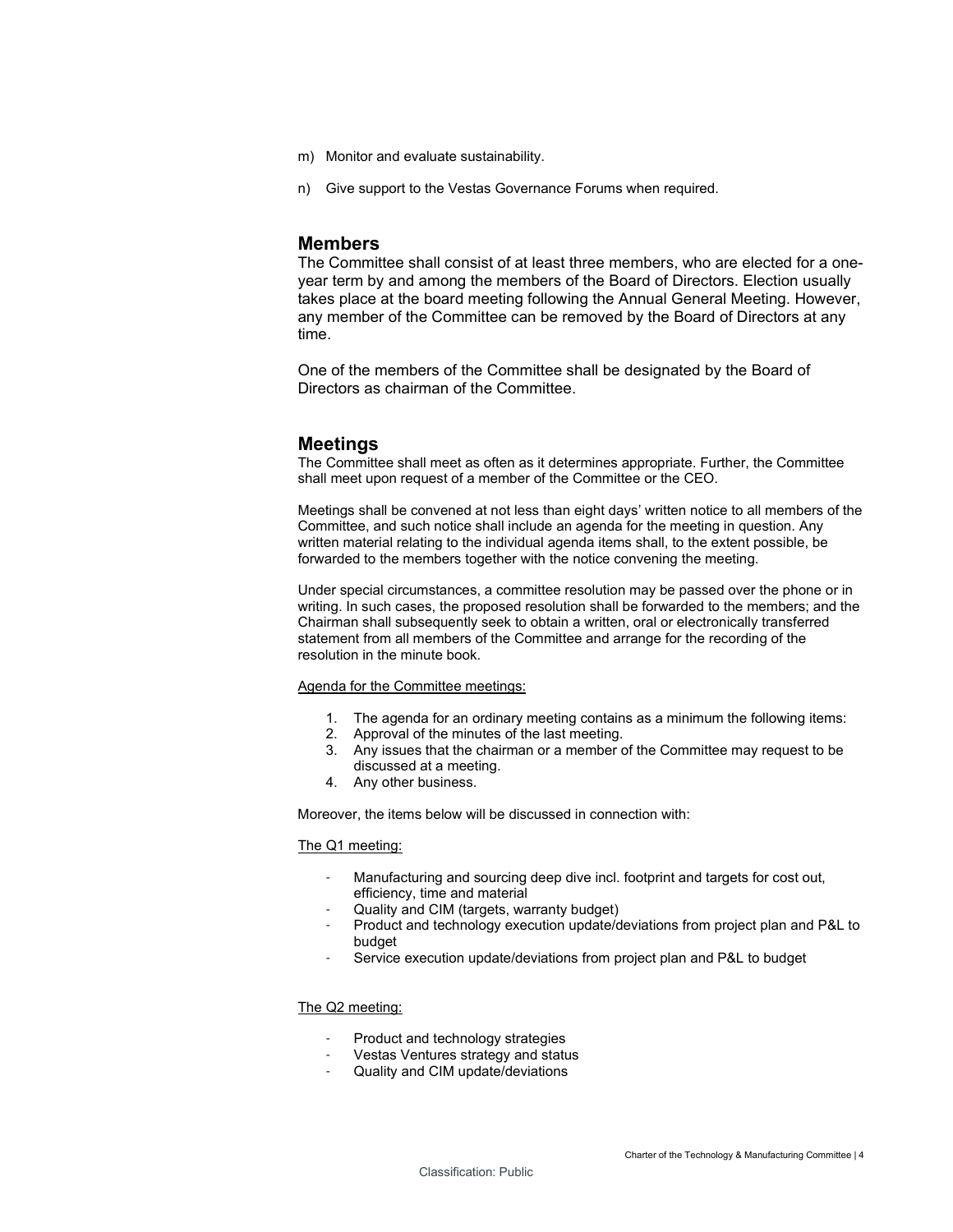- Product and technology execution update/deviations from project plan and P&L to budget
- Manufacturing and sourcing update/deviations from targets
- Service execution update/deviations from project plan and P&L to budget

#### The Q3 meeting:

- Service deep dive incl. market outlook (incl. competitor position), roadmap and P&L
- Quality and CIM update/deviations
- Product and technology execution update/deviations from project plan and P&L to budget
- Manufacturing and sourcing update/deviations from targets
- Safety
- Sustainability

#### The Q4 meeting:

- Product and technology deep dive incl. market outlook (incl. competitor position), roadmap and P&L
- Manufacturing and sourcing update/deviations from targets
- Quality and CIM update/deviations
- Service execution update/deviations from project plan and P&L to budget
- Performance evaluation of the Technology & Manufacturing Committee.

## <span id="page-4-0"></span>**Quorum**

The Committee forms a quorum when two or more of its members are present. Resolutions are passed by simple majority.

# <span id="page-4-1"></span>**Technology & Manufacturing Committee member fee**

Each member of the Committee shall receive a fixed annual fee to be determined together with the fee to the members of the Board of Directors at the Annual General Meeting in connection with the adoption of the audited annual report.

## <span id="page-4-2"></span>**Reporting to the Board of Directors**

The Committee will regularly inform the Board of Directors of discussions and present recommendations to the Board of Directors. Further, the Board of Directors will receive the minutes of meeting of the Committee, while material presented to or prepared by the Committee will be available to all members of the Board of Directors upon request.

# <span id="page-4-3"></span>**Technology & Manufacturing Committee reporting**

The Committee shall ensure that matters related to the overall areas of responsibility of the Committee are included in the quarterly reporting of the company.

Aarhus, 5 April 2022

Approved by the Board of Directors of Vestas Wind Systems A/S